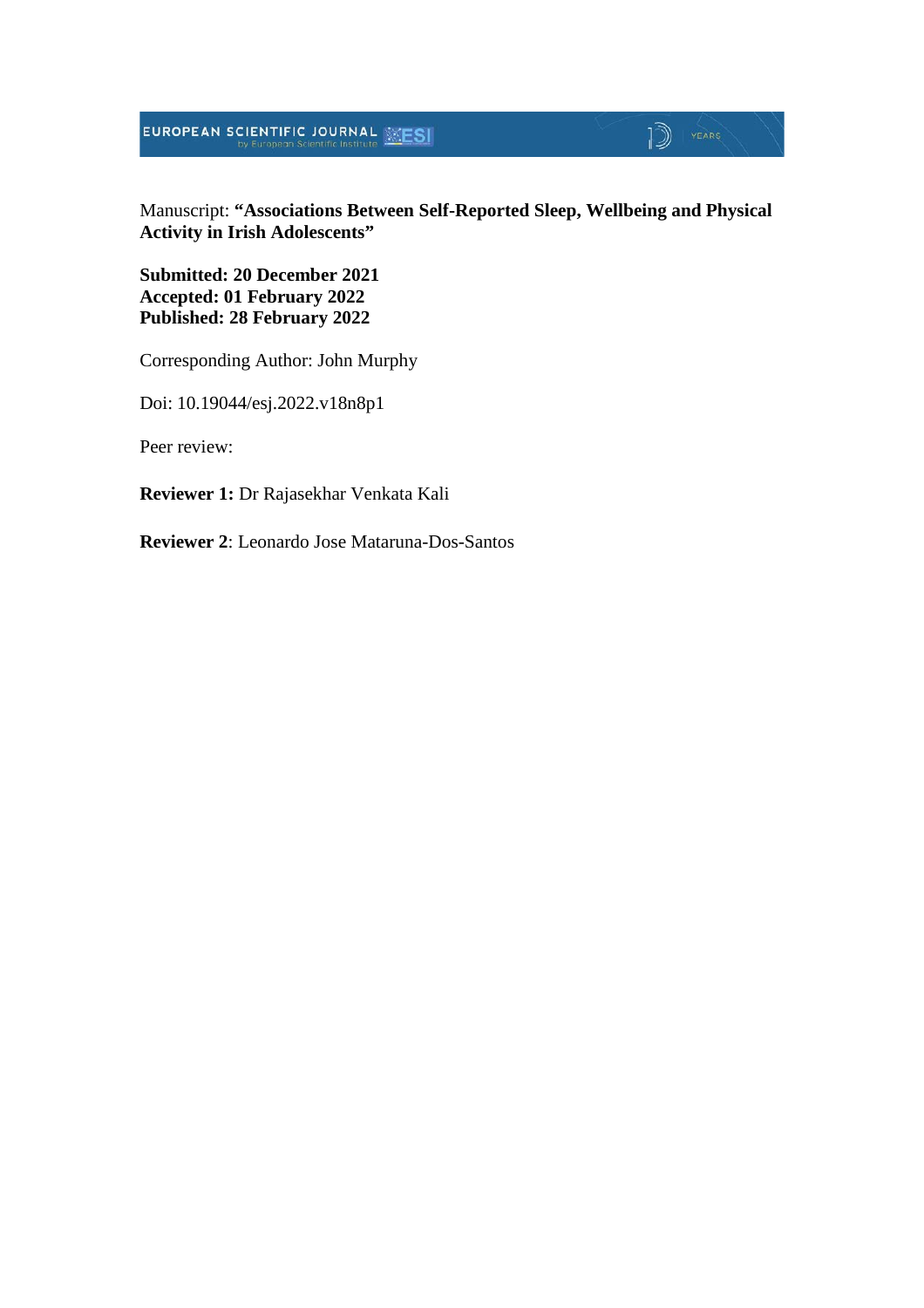# **dr Rajasekhar Venkata Kali**

Once this review has been read, press "Confirm" to indicate that the review process may proceed. If the reviewer has submitted their review elsewhere, you may upload the file below and then press "Confirm" to proceed. Completed: 2021-12-30 04:29 AM

Recommendation: Accept Submission

You agree your name is revealed to the author of the paper:

**\***

As part of the Open Review, you can choose to reveal your name to the author of the paper as well as to authorize ESJ to post your name in the review history of the paper. You can also choose to make the review report available on the ESJ`s website. However, ESJ encourages its reviewers to support the Open Review concept.

- $\bullet$  Yes
- $\overline{O}$  No

You approve, your name as a reviewer of this paper, is available in the "review history" of the paper:

- **\***
- $\bullet$  Yes
- $\circ$  No

You approve, this review report is available in the "review history" of the paper:

- **\***
- $\bullet$  Yes
- $\circ$  No

**The TITLE is clear and it is adequate to the content of the article.**

**\* Yes, appropriate title and the title ensured to contain the adequate contents of the main article.**

*(Please insert your comments)*

**The ABSTRACT clearly presents objects, methods, and results.**

**\* Not really appropriate and could not include the methods, though the results were incorporated in a nutshell.**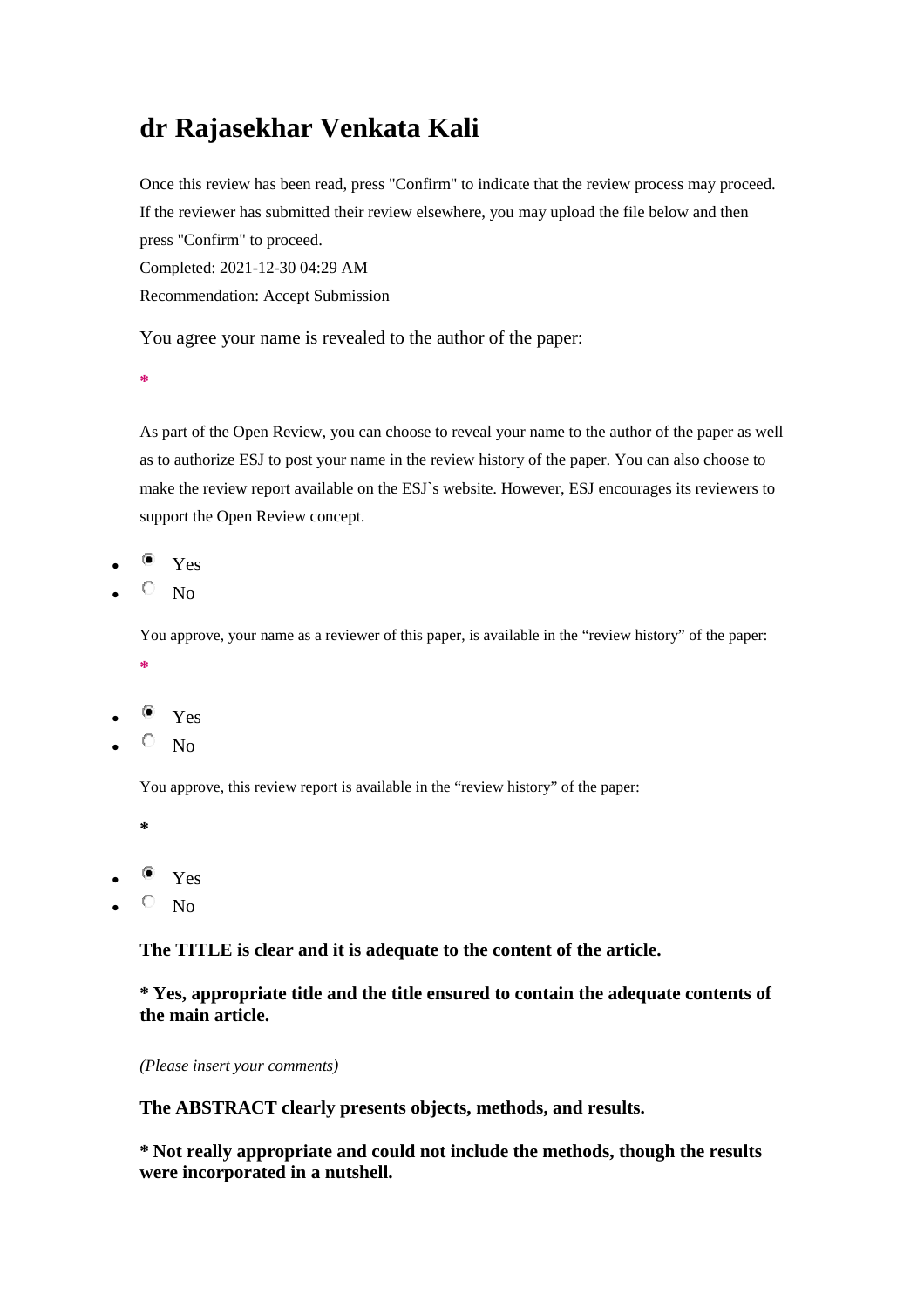(Please insert your comments)

#### **There are a few grammatical errors and spelling mistakes in this article.**

(Please insert your comments)

**No grammatical errors at all, and the article language is quite good.**

**The study METHODS are explained clearly.**

**\* Yes, the methods of the study were clearly explained.**

(Please insert your comments)

**The body of the paper is clear and does not contain errors.**

**\* The whole paper runs very clear and carries the essential elements of the article writing.**

(Please insert your comments)

#### **The CONCLUSION or summary is accurate and supported by the content.**

**\* Yes, the conclusions drawn were appropriate and accurate keeping in view of the data analysis.**

(Please insert your comments)

### **The list of REFERENCES is comprehensive and appropriate.**

### **\* Yes, references are comprehensive and appropriate.**

Each in-text citation has to be included in the list of references and vice versa.

(Please insert your comments)

### *Please rate the TITLE of this paper.*

[Poor] **1-5** [Excellent]

- **\***
- $^{\circ}$   $^{\circ}$  1
- $\bullet$  0 2
- $\bullet$   $\bullet$  3
- $\circ$  4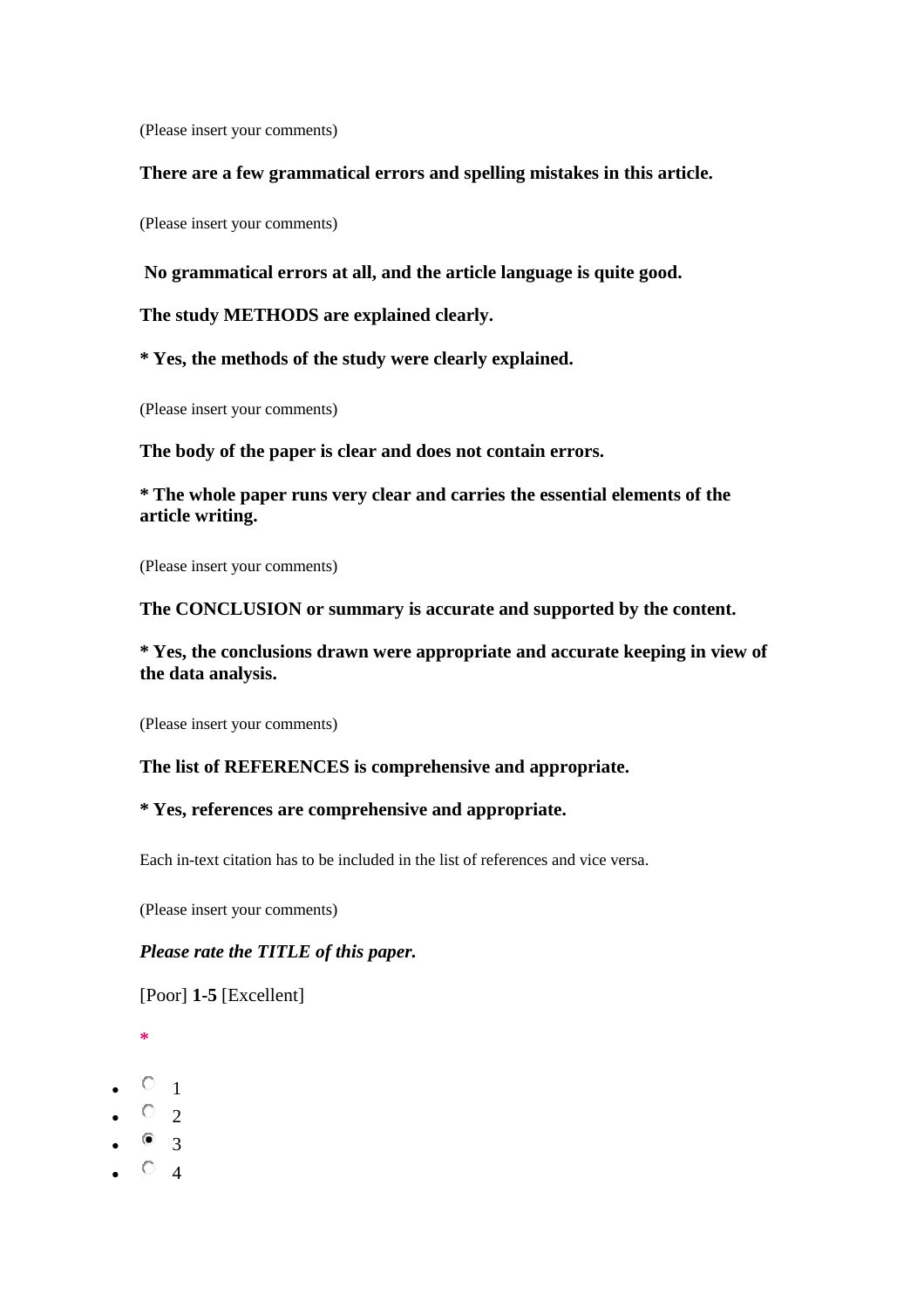$\bullet$   $\circ$  5

# *Please rate the ABSTRACT of this paper.*

[Poor] **1-5** [Excellent]

**\***

- $\circ$  1
- $\bullet$  2
- $\circ$  3
- $\circ$  4
- $\circ$  5

# *Please rate the LANGUAGE of this paper.*

[Poor] **1-5** [Excellent]

**\***

- $\circ$  1
- $\circ$  2
- $\circ$  3
- $\circ$  4
- $^{\circ}$  5

# *Please rate the METHODS of this paper.*

[Poor] **1-5** [Excellent]

**\***

- $\circ$  1
- $\circ$  2
- $\circ$  3
- $\bullet$  4
- $\bullet$   $\circ$  5

# *Please rate the BODY of this paper.*

[Poor] **1-5** [Excellent]

**\***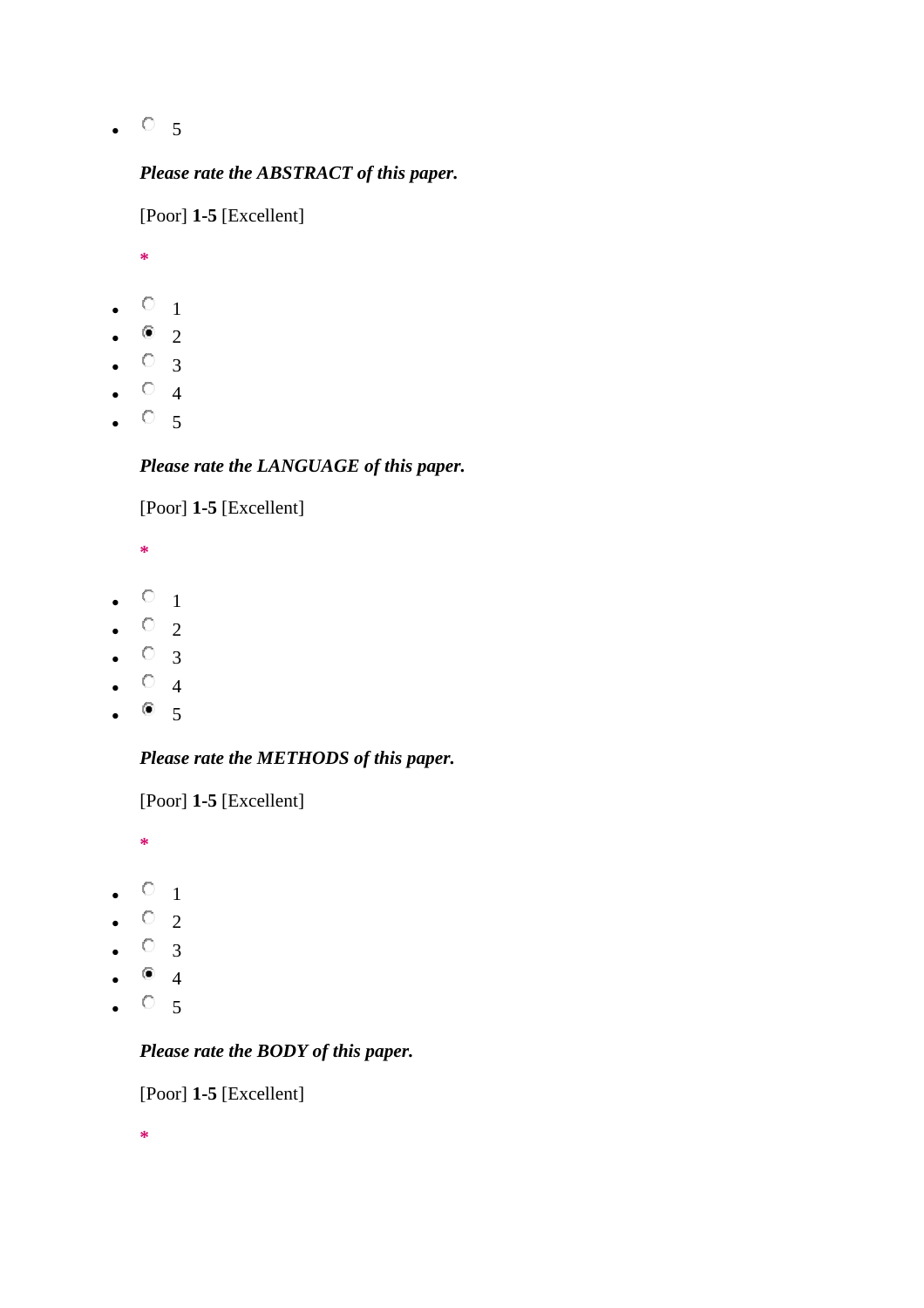- $\circ$  1
- $\circ$  2
- $\circ$  3
- $\bullet$  4
- $\circ$  5

# *Please rate the CONCLUSION of this paper.*

# [Poor] **1-5** [Excellent]

**\***

- $\circ$   $_1$
- $\circ$  2
- $\bullet$  3
- $\circ$  4
- $\circ$  5

# *Please rate the REFERENCES of this paper.*

[Poor] **1-5** [Excellent]

- **\***
- $\circ$  1
- $\circ$  2
- $\circ$  3
- $\bullet$  4
- $\circ$  5

## **Overall Recommendation!!!**

- **\***
- Accepted, no revision needed
- $\circ$  Accepted, minor revision needed
- $\circ$  Return for major revision and resubmission
- $\circ$  Reject

## **Comments and Suggestions to the Author(s):**

# **Comments and Suggestions to the Editors Only:**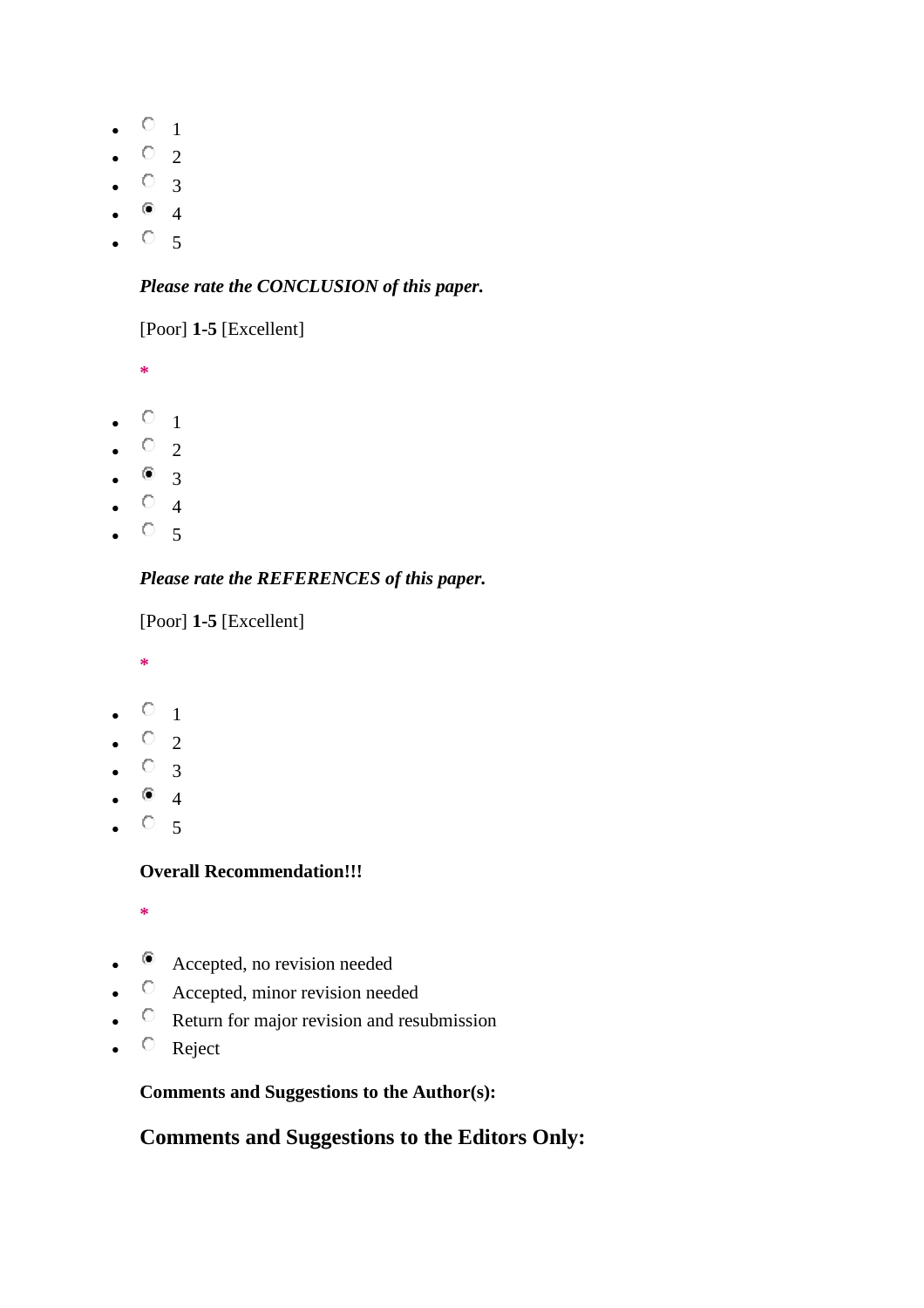# **Leonardo Jose Mataruna-Dos-Santos**

Once this review has been read, press "Confirm" to indicate that the review process may proceed. If the reviewer has submitted their review elsewhere, you may upload the file below and then press "Confirm" to proceed. Completed: 2021-12-30 11:01 AM Recommendation: Revisions Required

You agree your name is revealed to the author of the paper:

**\***

As part of the Open Review, you can choose to reveal your name to the author of the paper as well as to authorize ESJ to post your name in the review history of the paper. You can also choose to make the review report available on the ESJ`s website. However, ESJ encourages its reviewers to support the Open Review concept.

- Yes
- No

You approve, your name as a reviewer of this paper, is available in the "review history" of the paper: **\***

- Yes
- No

You approve, this review report is available in the "review history" of the paper:

**\***

- $\bullet$  Yes
- No

**The TITLE is clear and it is adequate to the content of the article.**

**\* The title is clear and adequate to the manuscript.**

**The ABSTRACT clearly presents objects, methods, and results.**

**\* Clear abstract, however, kindly include a conclusive idea in the end.**

(Please insert your comments)

**There are a few grammatical errors and spelling mistakes in this article.**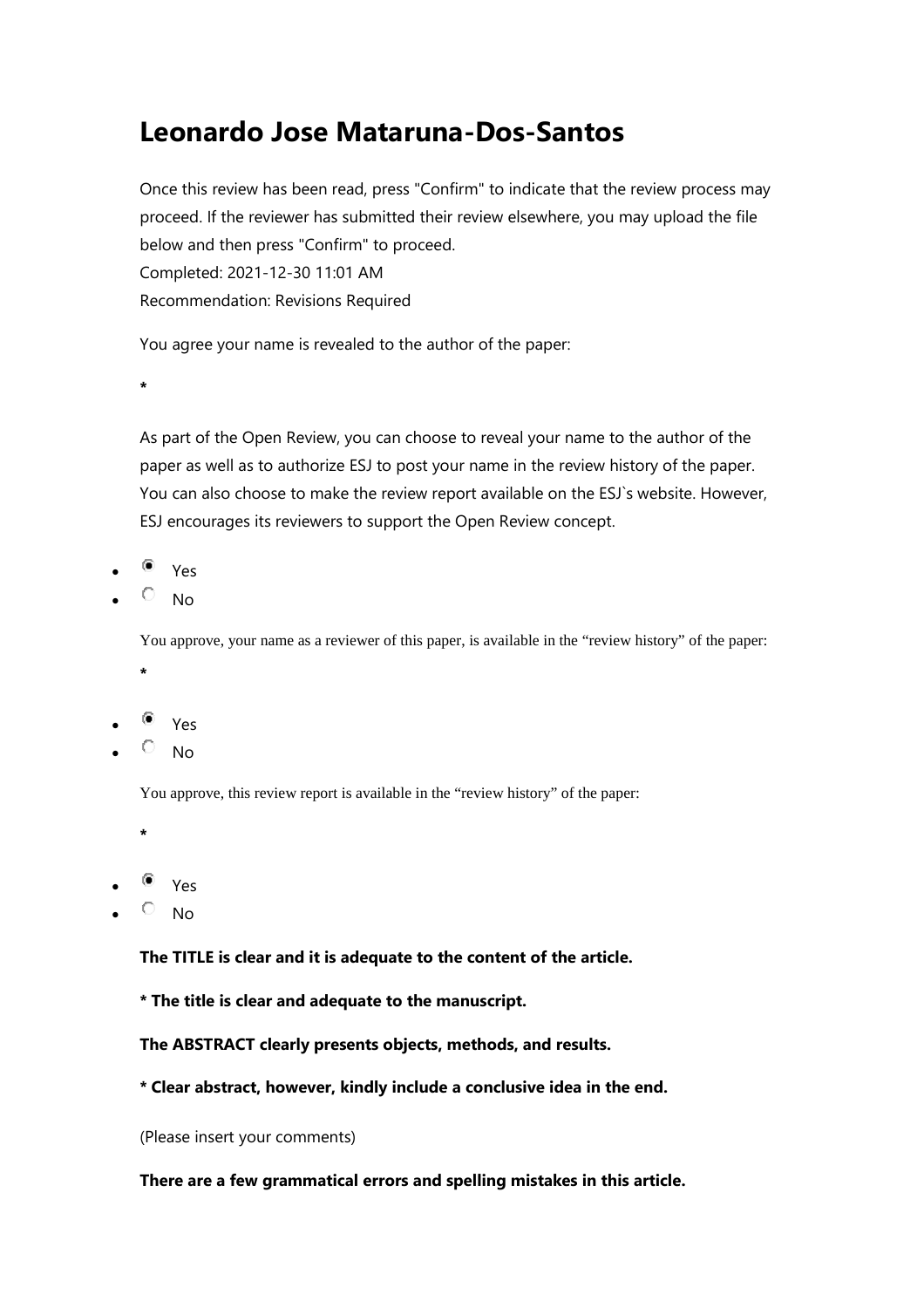(Please insert your comments) It is required a final proofreader.

### **The study METHODS are explained clearly.**

**\* The methods are adequate to the research presented.**

(Please insert your comments)

**The body of the paper is clear and does not contain errors.**

**\* No modifications are required.**

(Please insert your comments)

**The CONCLUSION or summary is accurate and supported by the content.**

### **\* The conclusion should be rewritten using impersonal language. Bring some recommendations for future investigations.**

(Please insert your comments)

**The list of REFERENCES is comprehensive and appropriate.**

### **\* It was possible to find only one reference from 2021. Kindly, include more actual sources about the subject.**

Each in-text citation has to be included in the list of references and vice versa.

(Please insert your comments)

### *Please rate the TITLE of this paper.*

[Poor] **1-5** [Excellent]

- **\***
- $\circ$  1
- $\bullet$  2
- $^{\circ}$   $^{\circ}$  3
- $\circ$  4
- $^{\circ}$  5

## *Please rate the ABSTRACT of this paper.*

[Poor] **1-5** [Excellent]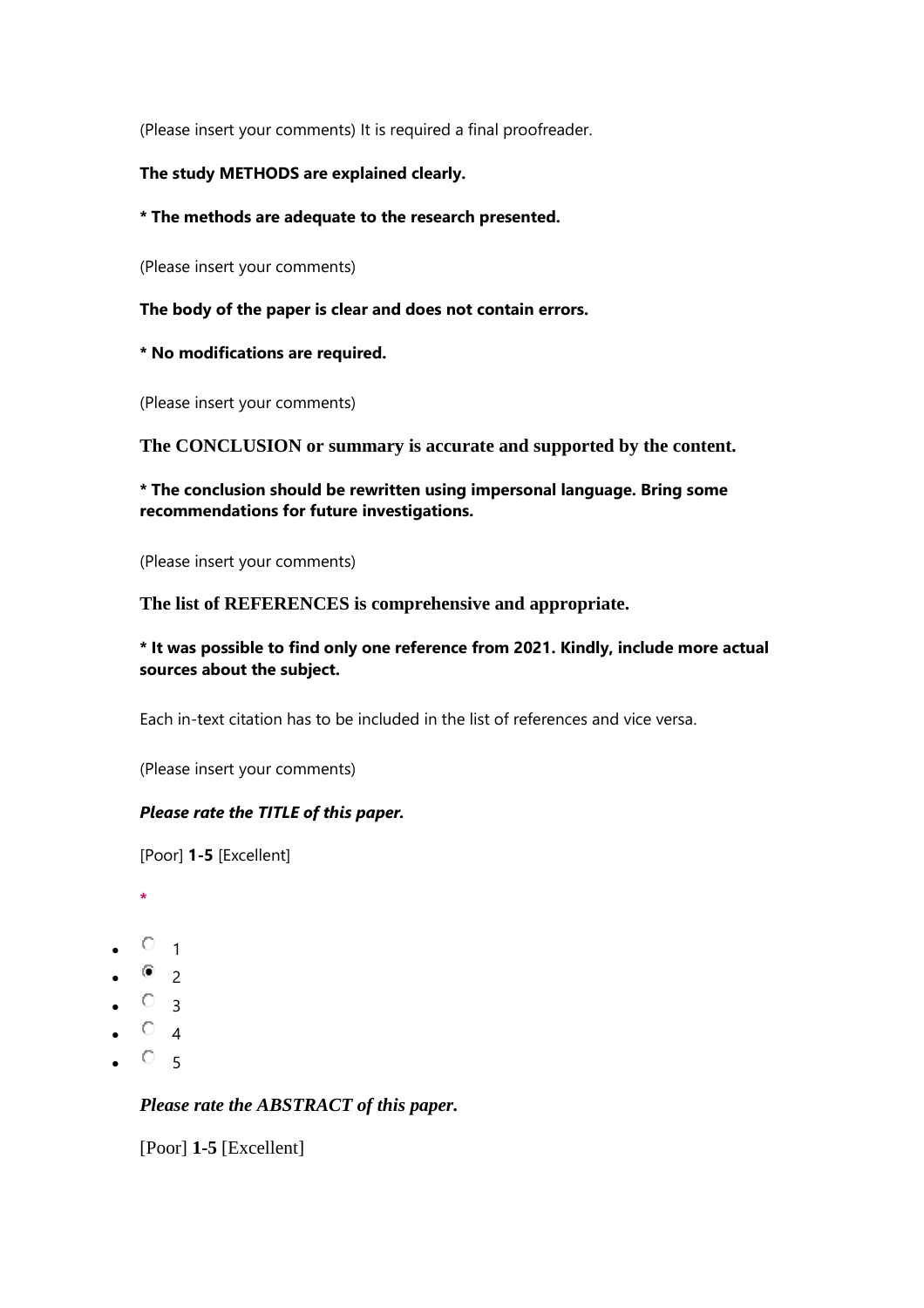- **\***
- $\circ$  1
- $\circ$  2
- $^{\circ}$  3
- $\circ$  4
- $\circ$  5

# *Please rate the LANGUAGE of this paper.*

[Poor] **1-5** [Excellent]

- **\***
- $\circ$  1
- $^{\circ}$  2
- $\circ$  3
- $\circ$  4
- $^{\circ}$  5

# *Please rate the METHODS of this paper.*

[Poor] **1-5** [Excellent]

- **\***
- $\circ$  1
- $\bullet$  2
- $\circ$  3
- $\circ$  4
- $^{\circ}$  5

# *Please rate the BODY of this paper.*

[Poor] **1-5** [Excellent]

- **\***
- $\circ$  1
- $^{\circ}$  2
- $\circ$  3
- $\circ$  4
- $^{\circ}$  5